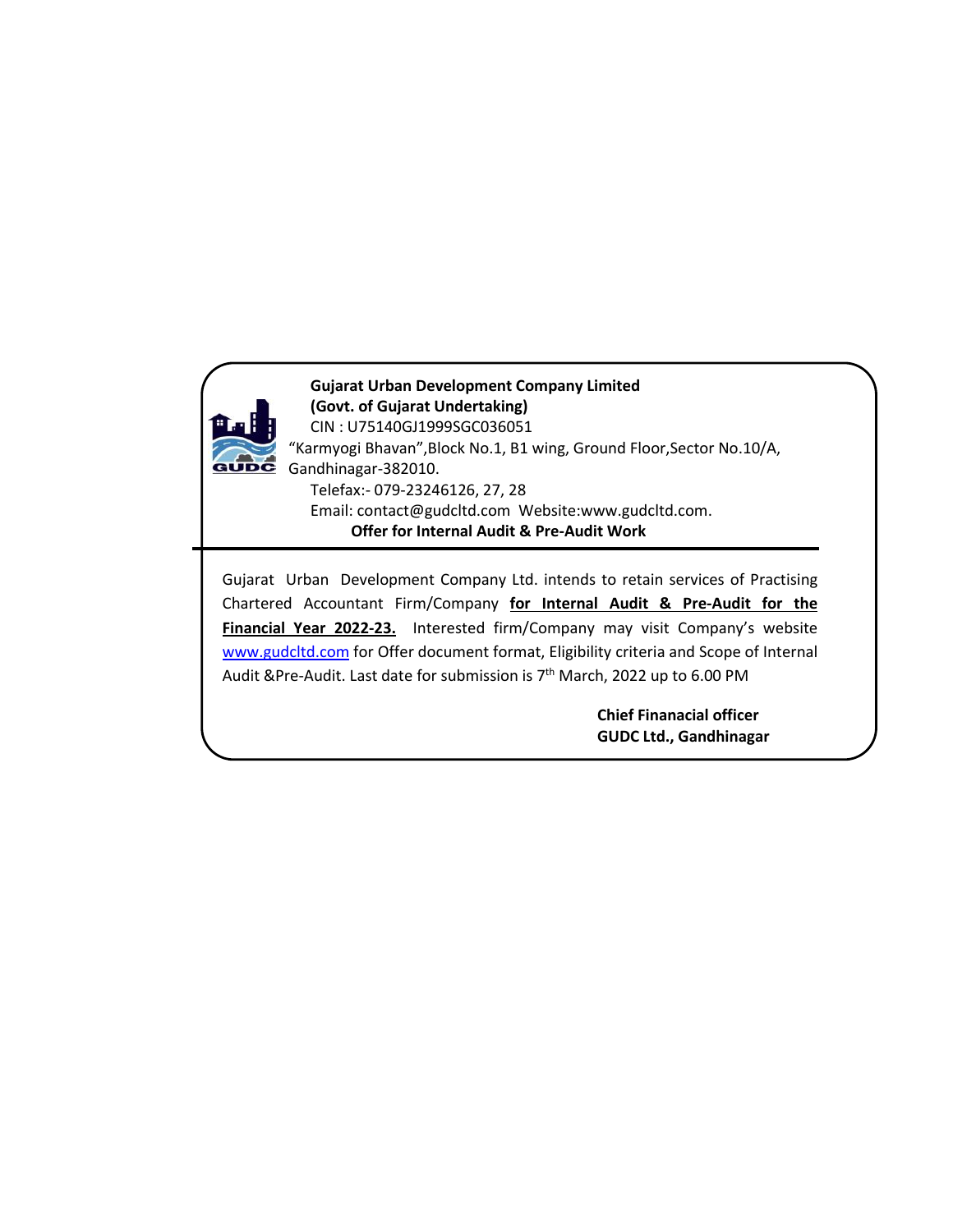# **OFFER FOR WORK OF INTERNAL AUDIT AND PRE AUDIT FOR THE YEAR 2022-23**

#### **Eligibility Criteria:**

| Sr No          | <b>Eligibility Criteria</b>                                                                                                                                                                                            | <b>Documents Submitted</b>                                                                                        |
|----------------|------------------------------------------------------------------------------------------------------------------------------------------------------------------------------------------------------------------------|-------------------------------------------------------------------------------------------------------------------|
| 1              | The Firm of Chartered Accountants must be in existence<br>for at least 10 years as on 01.01.2022.                                                                                                                      | Firm Registration Certificate<br>issued by ICAI requires to<br>attach.                                            |
| $\overline{2}$ | The CA Firm should have Head Office (Registered Office)<br>or two branch offices in Gujarat and working for at least<br>3 years as on 01.01.2022.                                                                      | Address Proof of Registered<br>Office/Branch<br>Office<br>is.<br>requires to attach.                              |
| 3              | The CA Firm must have 5 Partners as on 01.01.2022 and<br>out of that 3 should be FCA and the said FCA should be<br>in continuous with the same firm as partner since last 5<br>years as on 01.01.2022                  | Certificate issued by the<br>of<br>Chartered<br>Institute<br>Accounts of India (ICAI) for<br>Constitution of firm |
| 4              | The CA Firm must have a minimum annual professional<br>receipt of Rs.50 lacs for each of last three years<br>i.e.F.Y.2018-19, 2019-20 and 2020-21.                                                                     | Audited Accounts along with<br>Tax Audit Report for all the<br>years.                                             |
| 5              | The CA Firm must be Empanelled with C&AG since last 3<br>years.                                                                                                                                                        | Certificate of the C&AG                                                                                           |
| 6              | The CA Firm must be Empanelled with Reserve<br>Bank of India and have been classified as Category I<br>since last 3 years.                                                                                             | Certificate<br>requires<br>to<br>attach.                                                                          |
| $\overline{7}$ | The firm must have audit experience of Listed<br>Companies in last 3 years.                                                                                                                                            | (Attach certificate stating<br>satisfactory performance of<br>work.)                                              |
| 8              | The firm must have Internal Audit / Pre Audit audit<br>experience of Govt. Companies / Corporations or Govt.<br>Entities / Agencies in last 3 years. (Attach certificate<br>stating satisfactory performance of work.) | Attached certificate stating<br>satisfactory performance of<br>work                                               |
| 9              | Participating firm should be firm with a valid Permanent<br>Account Number (PAN) and GST Registration and filed<br>returns till last month.                                                                            | Attach copy of PAN and GST<br><b>Registration Certificate</b><br>and GSTR 1 and GSTR 3B for<br>last 6 months      |
| 10             | The CA Firm must have peer reviewed certificate during<br>FY 2018-19 to FY 2020-21.                                                                                                                                    | Certificate                                                                                                       |
| 11             | The firm shall have to depute two qualified and<br>experienced staff at the office of the GUDC,<br>Gandhinagar on all working days and work shall have to<br>be carried out at GUDC ltd. office at Gandhinagar.        | Self - Declaration                                                                                                |
| 12             | The firm or any partner of the firm should not have<br>been black listed by any authority at any time and any<br>disciplinary action not initiated by ICAI at any time.                                                | A notarized self declaration<br>should be attached on stamp<br>paper.                                             |

\*Joint venture is not allowed

# **Firms / Companies complying who fulfill above eligibility criteria shall only apply.**

The Firm/companies has also required to comply terms and conditions mentioned in the Government Resolution (GR No.JNV-10-2018-1143-A dtd.16.09.2019& Revised GR No.JNV/10/2018/1143/A dated-8.6.2020)of Finance Department, Govt. of Gujarat, Sachivalaya, Gandhinagar. Copy of GR is also attached herewith for perusal.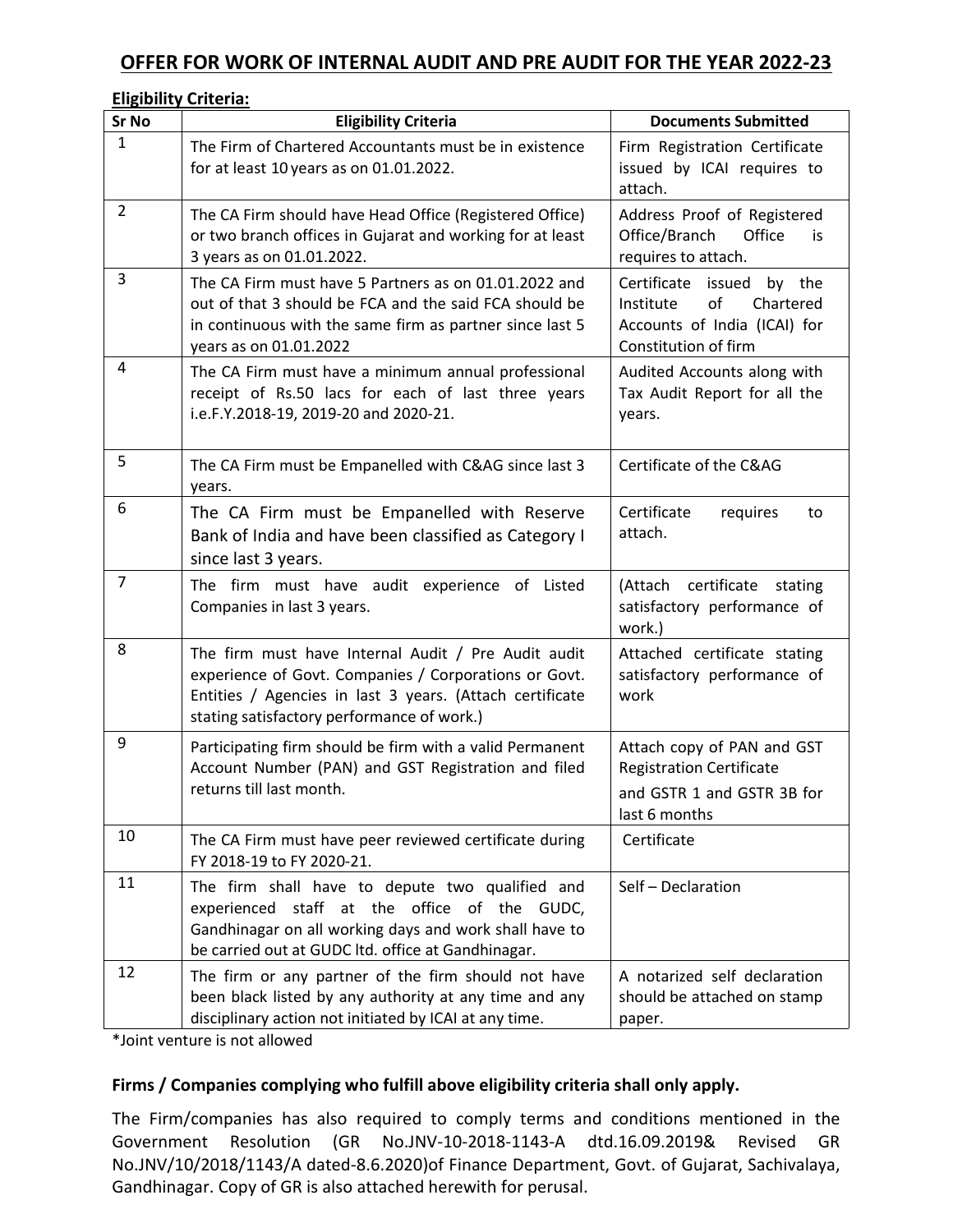Detailed Technical offer and Financial offer shall be submitted in **separate sealed cover** in the prescribed format as per the link given so as to reach the Company at the office address **by Regd. AD/Speed post latest by 7 th March,2022 in separate sealed envelopes duly marked "TechnicalOffer for Internal Audit & Pre Audit for year 2022-23"**and **"Financial Offer for Internal Audit& Pre Audit for year 2022-23"**addressed to, The Chief Financial Officer, Gujarat Urban Development Company Limited, "Karmyogi Bhavan", Block No. 1, B1 Wing, Ground Floor, Sector-10/A, Gandhinagar-382010.

The Firm / Company appointed shall not be entitled to any other monetary benefits inaddition to the professional fees quoted by it**. Professional fees should be quoted as per annum inclusive of out of pocket expenses plus taxes as applicable.**

Quarterly Internal Audit & Pre Audit report shall have to be submitted within 21 days of the end of the quarter.

**GUDC Ltd. reserves the right to accept or not to accept lowest responsive offer basedon evaluation and to reject any or all offers without assigning any reason.**

**Processing fees of Rs. 1000/- (Rupees One Thousand only) non refundable by way of a demand draft drawn in favour of "Gujarat Urban Development Company Limited"**, **payable at Gandhinagar should be submitted along with Technical Offer.**

**Technical Offers received will be opened on 8 th March, 2022 at 12:00 P.M at GUDC Ltd., officesituated at Gandhinagar.**

**Financial offers of only technically qualified Firms/Companies will be opened on 11 th March, 2022 at 4:30 P.M at GUDC Ltd., office at Gandhinagar.**

**This is to Clarify that as per the guidelines issued by ICAI, it is mandatory to quote minimum Fees during inviting offers from CA Firms. The minimum fees for the said assignment would be Rs. 1,40,000/- per annum including out of pocket expenses plus taxes as applicable.**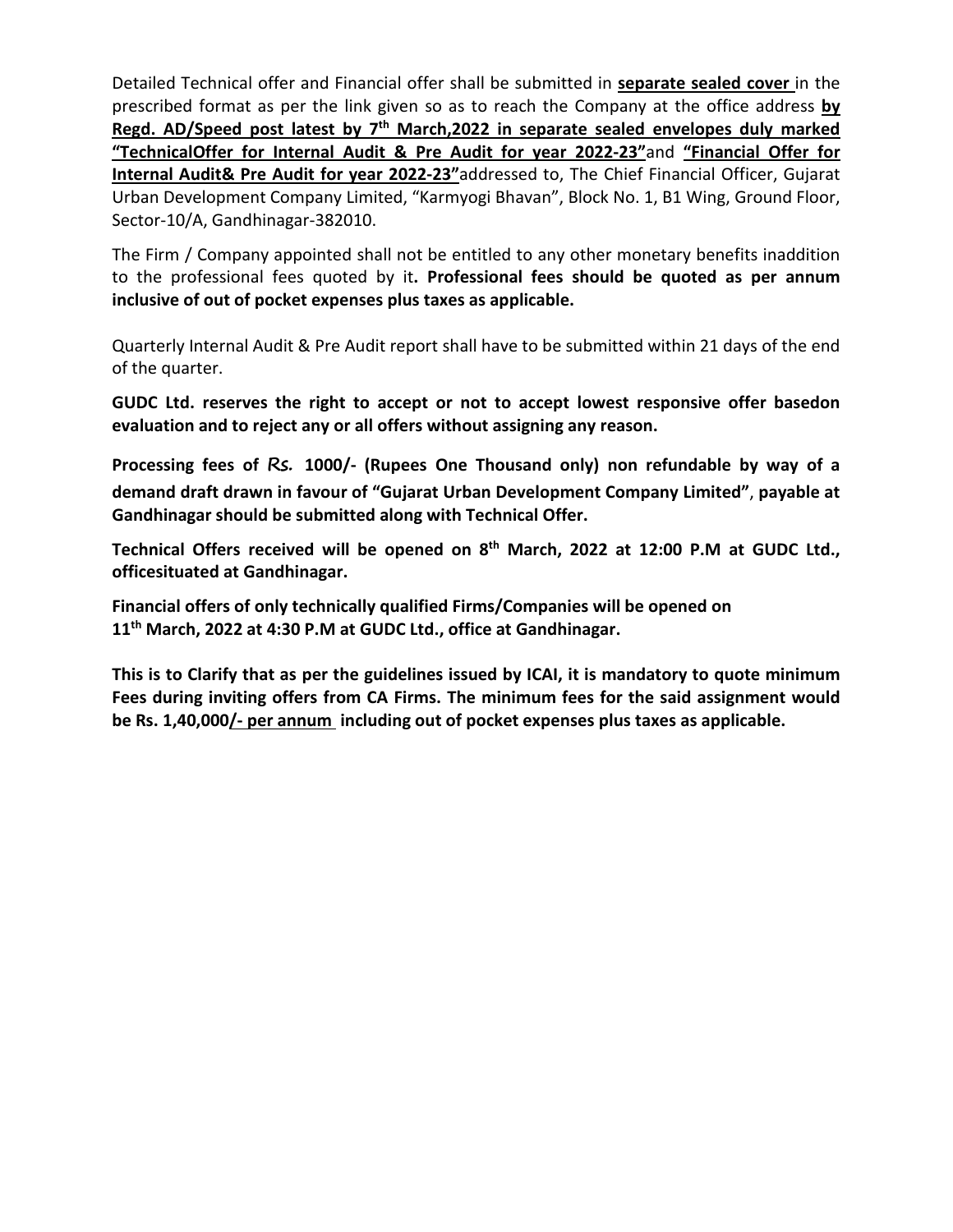# **Annexure-1**

(To be printed on the letterhead of the Firm/LLP)

# **Technical Offer**

- **1. Name of the Firm/Company:-**
- **2. Year of Establishment:-**
- **3. Firm RegistrationNo. with ICAI, New Delhi:**
- **4. Constitution (Partnership/Company):-**
- **5. Office Address:-**
- **6. Phone Nos.:-**

**Fax:- Email:-**

**7. Details of Partners/Directors:-**

| Sr.<br><b>No</b> | <b>Name</b> | ACA /<br><b>FCA</b> | Membership<br>No./Year of<br>Reg. with ICAI | Post<br>Qualification<br><b>Experience</b> |  |
|------------------|-------------|---------------------|---------------------------------------------|--------------------------------------------|--|
| $\mathbf{1}$     |             |                     |                                             |                                            |  |
| $\overline{2}$   |             |                     |                                             |                                            |  |
| 3                |             |                     |                                             |                                            |  |
| $\overline{4}$   |             |                     |                                             |                                            |  |
| 5                |             |                     |                                             |                                            |  |
| 6                |             |                     |                                             |                                            |  |
| $\overline{7}$   |             |                     |                                             |                                            |  |
| 8                |             |                     |                                             |                                            |  |
| 9                |             |                     |                                             |                                            |  |

# **8. Details of Staff:-**

# **(A)Details of Total Staff:-**

| Sr.<br>No.   | <b>Particular</b>            | No. |
|--------------|------------------------------|-----|
| $\mathbf{1}$ | <b>Chartered Accountants</b> |     |
| 2.           | <b>Audit Staff</b>           |     |
| 3.           | <b>Article Staff</b>         |     |
| 4.           | Others                       |     |
|              | Total                        |     |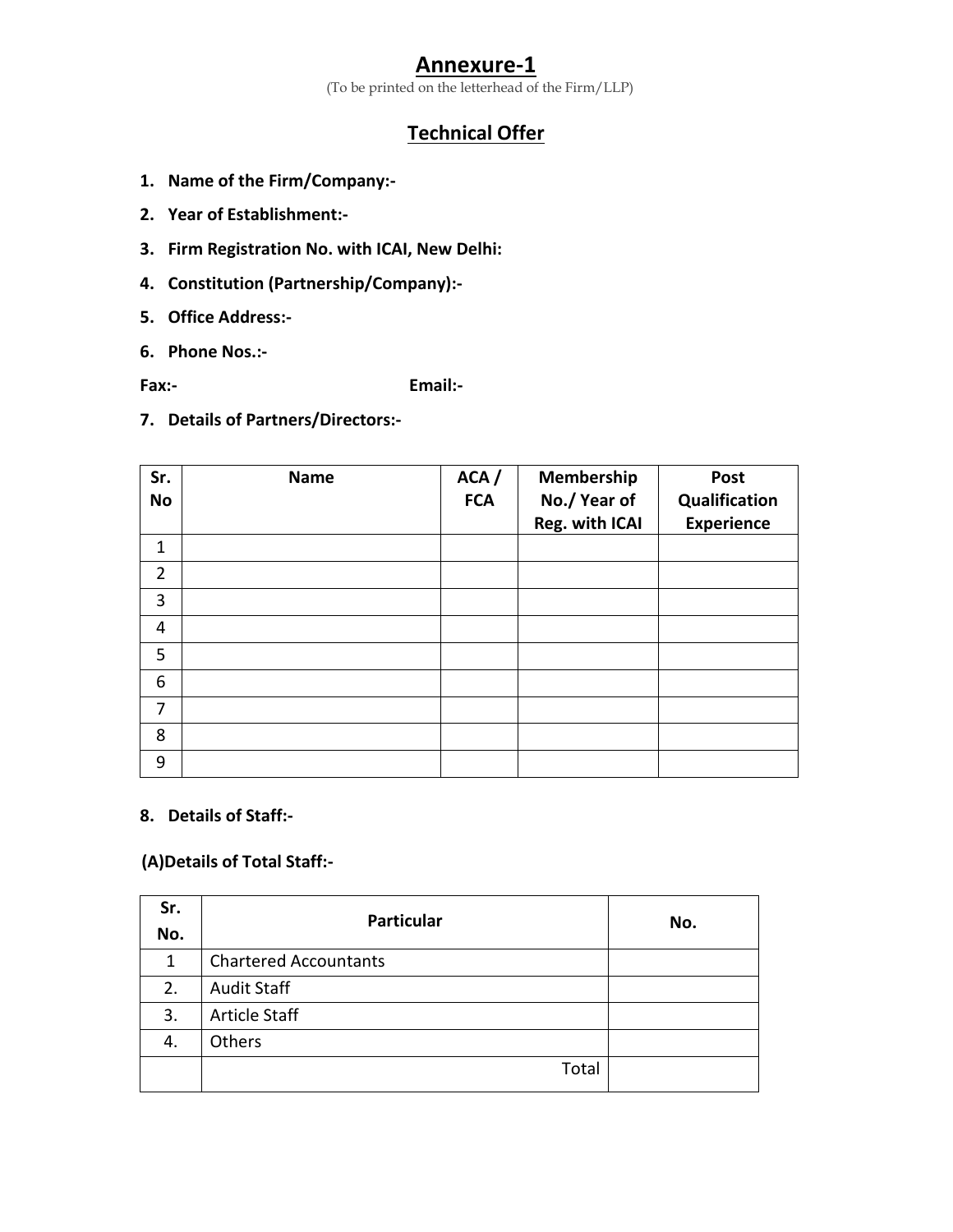| Sr.<br>No.      | <b>Name</b> | <b>ACA</b><br>/ FCA | Membership<br>No./Year of<br>Reg. as C.A. | <b>Working</b><br>with the<br>firm since | Post<br>Qualification<br><b>Experience</b> |
|-----------------|-------------|---------------------|-------------------------------------------|------------------------------------------|--------------------------------------------|
| 1.              |             |                     |                                           |                                          |                                            |
| 2.              |             |                     |                                           |                                          |                                            |
| 3.              |             |                     |                                           |                                          |                                            |
| 4.              |             |                     |                                           |                                          |                                            |
| 5.              |             |                     |                                           |                                          |                                            |
| $6\phantom{1}6$ |             |                     |                                           |                                          |                                            |
| 7               |             |                     |                                           |                                          |                                            |
| 8               |             |                     |                                           |                                          |                                            |
| 9               |             |                     |                                           |                                          |                                            |

# **(B) Details of Chartered Accountants in Employment (Other than Partners):**

### **9. Experience:-**

# **(A) Statutory Audit of HEAD OFFICE of Government Corporation/Company/ Board/Public Limited Companies/Semi. Government Organization**: -

| Sr.<br>No.     | Name of Org. | Address of Org. | Year of<br>allotment<br>of Audit | <b>Audit Report</b><br>submitted or<br>not? |
|----------------|--------------|-----------------|----------------------------------|---------------------------------------------|
| 1.             |              |                 |                                  |                                             |
| 2.             |              |                 |                                  |                                             |
| 3.             |              |                 |                                  |                                             |
| 4.             |              |                 |                                  |                                             |
| 5.             |              |                 |                                  |                                             |
| 6              |              |                 |                                  |                                             |
| $\overline{7}$ |              |                 |                                  |                                             |
| 8              |              |                 |                                  |                                             |
| 9              |              |                 |                                  |                                             |

**(B)InternalAudit of HEAD OFFICE of Government Corporation/Company/Board/Public Limited Companies/Semi. Government Organization**

| Sr.<br>No.     | Name of Org. | Address of Org. | Year of<br>allotment<br>of Audit | <b>Audit Report</b><br>submitted or<br>not? |
|----------------|--------------|-----------------|----------------------------------|---------------------------------------------|
| 1.             |              |                 |                                  |                                             |
| 2.             |              |                 |                                  |                                             |
| 3.             |              |                 |                                  |                                             |
| $\overline{4}$ |              |                 |                                  |                                             |
| 5              |              |                 |                                  |                                             |
| 6              |              |                 |                                  |                                             |
| 7              |              |                 |                                  |                                             |
| 8              |              |                 |                                  |                                             |
| 9              |              |                 |                                  |                                             |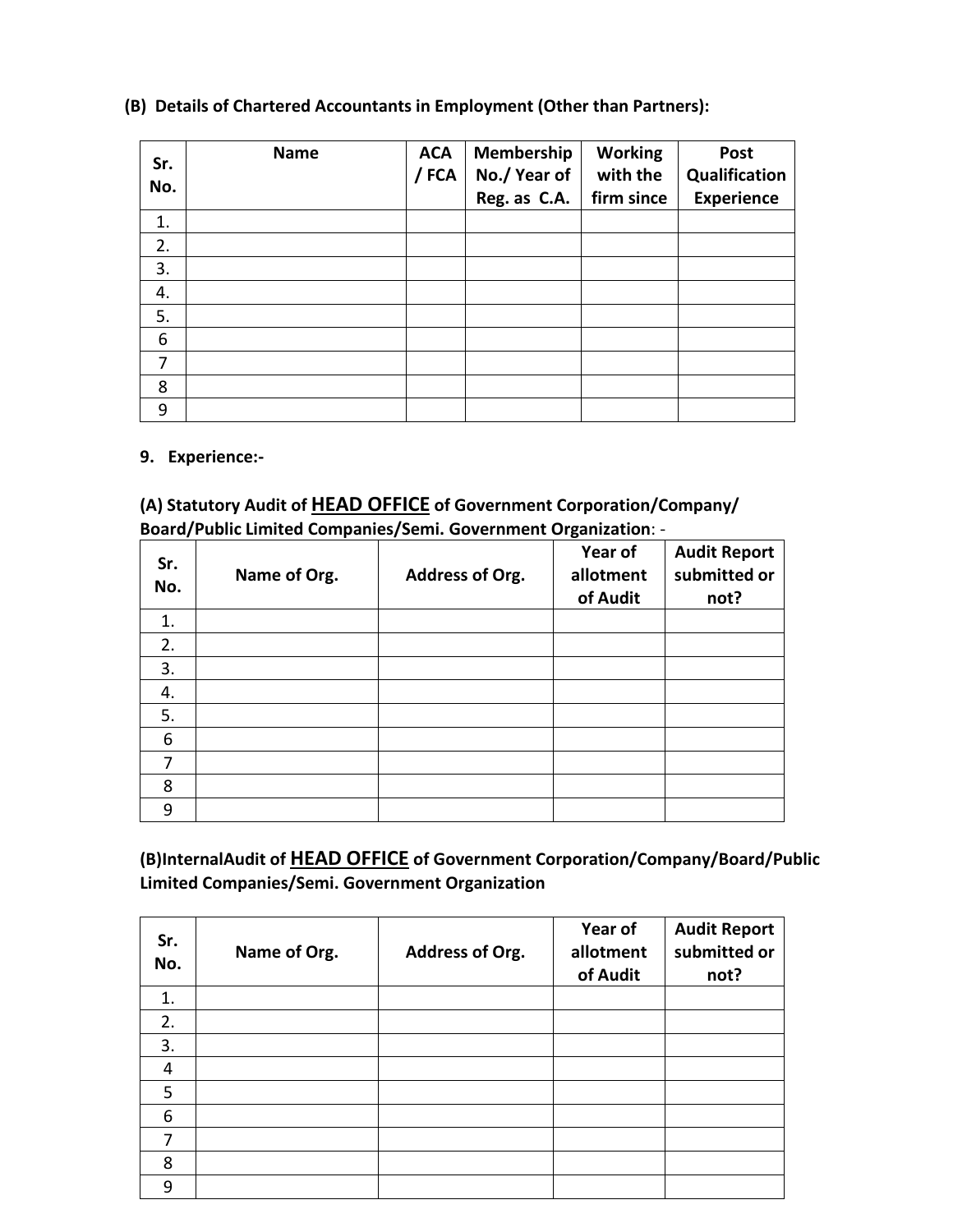**Note 1: - Attach copies of Appointment orders for all appointments for Sr. No. 9(A)to 9(B) Note 2: - Attach copies of Work Completion Certificate for Sr. No. 9(A) to 9(B)**

**10. Details of key Personnel to be deputed for audit work of GUDC LTD. INCLUDING NAME OF THE SENIOR PARTNER IN CHARGE OF THE AUDIT :-**

| Sr.<br>No. | Name | Designation | Qualification | Total<br>Experience | Date<br>of<br>Appointment | Contact<br>no. &<br>Address |
|------------|------|-------------|---------------|---------------------|---------------------------|-----------------------------|
| 1<br>⊥.    |      |             |               |                     |                           |                             |
| 2.         |      |             |               |                     |                           |                             |
| 3.         |      |             |               |                     |                           |                             |
| 4.         |      |             |               |                     |                           |                             |
| 5.         |      |             |               |                     |                           |                             |
| 6          |      |             |               |                     |                           |                             |

- **11. Experience of Internal / Statutory Audit of Branch / Division will not be considered**
- **12. Quarterly Internal Audit & Pre Audit Report shall have to be submitted within 21 days of the end of the quarter.**
- **13. The Senior Partner in charge ofthe Audit shall have to visit GUDC at least twice in a month to discuss issues with Chief Financial Officer.**
- **14. The Firm/Company shall have to depute at least 2 qualified and experienced staff at the office of the GUDC Ltd.at Gandhinagar on all the working days. Work shall have to be carried out at GUDC Ltd. office at Gandhinagar.**
- **15. Financial offer shall be submitted in aseparate sealed envelope. The Firm / Company appointed shall not be entitled to any other monetary benefits in addition to the professional fees quoted by it. Professional fees shall be quoted per annum inclusive of out of pocket expenses plus taxes as applicable.**
- **16. Processing fees of Rs 1,000/- (Rs. One Thousand only) non refundable by way of a Demand Draft drawn in favor of "Gujarat Urban Development Company Limited"**,**payable at**"**Gandhinagar" shall be submitted along with Technical Offer.**
- **17. Any further clarifications can be sought from, Chief Financial Officer, email ID [c](mailto:dreamclsurat@gmail.com)fo@gudcltd.com.**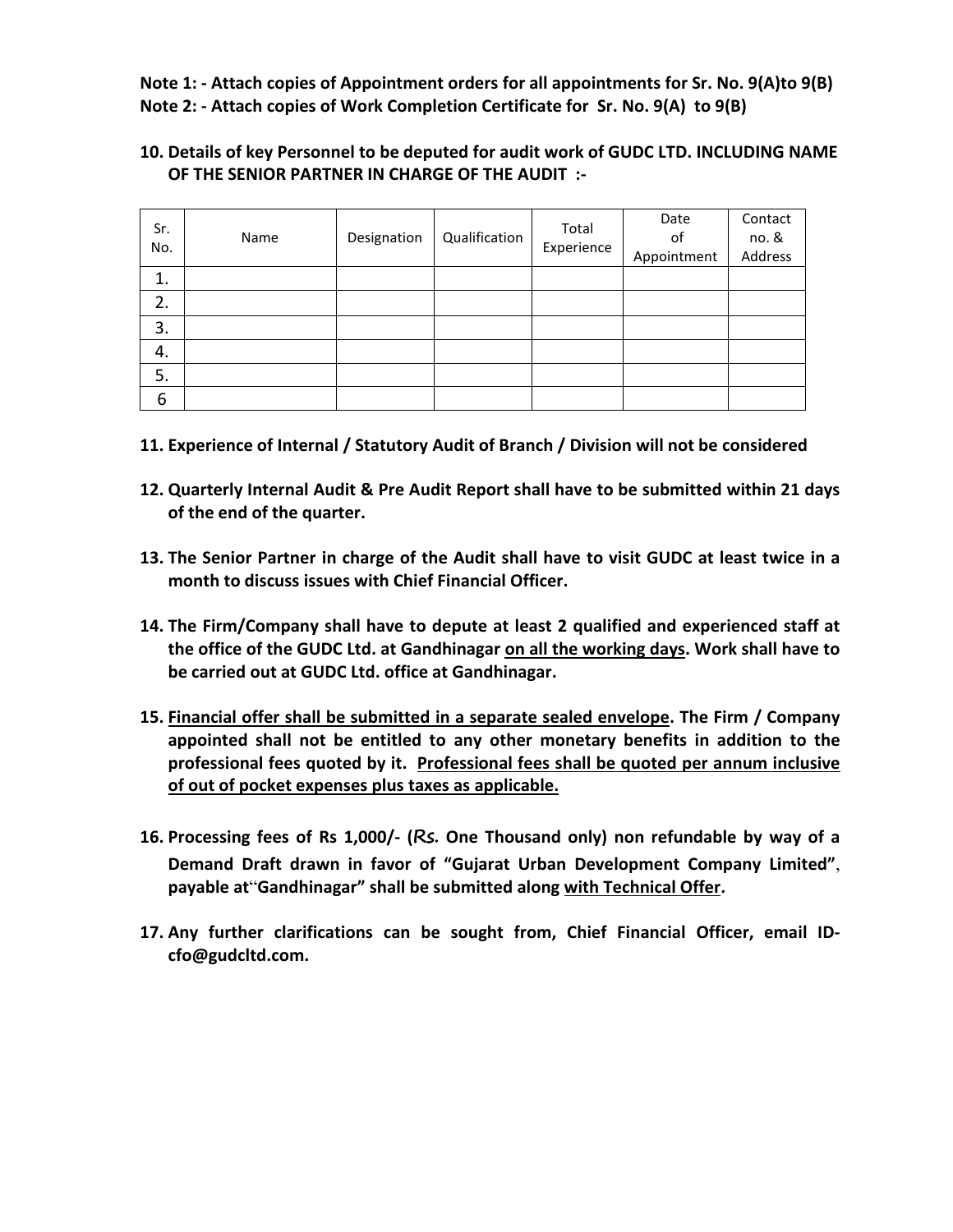# **GUJARAT DEVELOPMENTCOMPANY LIMITED**

# **Details of Period of engagement and Scope of Work**

#### **A. Period of engagement:**

The period of engagement would be till the completion of Internal Audit for the period from 01.04.2022 to 31.03.2023, which may be further extended upon satisfactory performance.

#### **B. Details of scope of work:**

Internal audit is an independent management function, which involves a continuous and critical appraisal of the functioning of an entity with a view to suggest improvements thereto and add value to and strengthen the overall governance mechanism of the entity, including the entity's strategic risk management and internal control system. Internal audit, therefore, provides assurance that there is transparency in reporting, as a part of good governance.

#### **Major areas to be covered during the course of Internal Audit**

It aims to give broad contours within which the audit would be carried outin accordance with International standards of Auditing and will include such test and controls, as the auditor considers necessary under the circumstances; however, it may evolve in the other areas based on the necessity, mandate and compulsion. The Scope is divided into following broad segments:

# **1. Internal Audit:**

**A.** To cover the areas ensuring that

- Transactions are recorded as per principles of commercial accounting and are booked to proper accounting heads.
- Transactions are undertaken on the basis of proper authority.
- Utilization of external funds is for purposes in accordance with the financing agreements.
- Counterpart funds are utilized for purposes for which they are provided.
- Goods and services Finance been procured in compliance with the financing agreement.
- Transactions are duty supported by proper supporting documents and clear linkage between books of accounts and reports presented to Bank/FA.
- Where special accounts have been used, they have been maintained In accordance with the provisions of the relevant financing agreements.
- Propriety of the transactions.
- **B.** Checking the maintenance of books 0f accounts and records.
- **C.** Checking the bank reconciliation statements.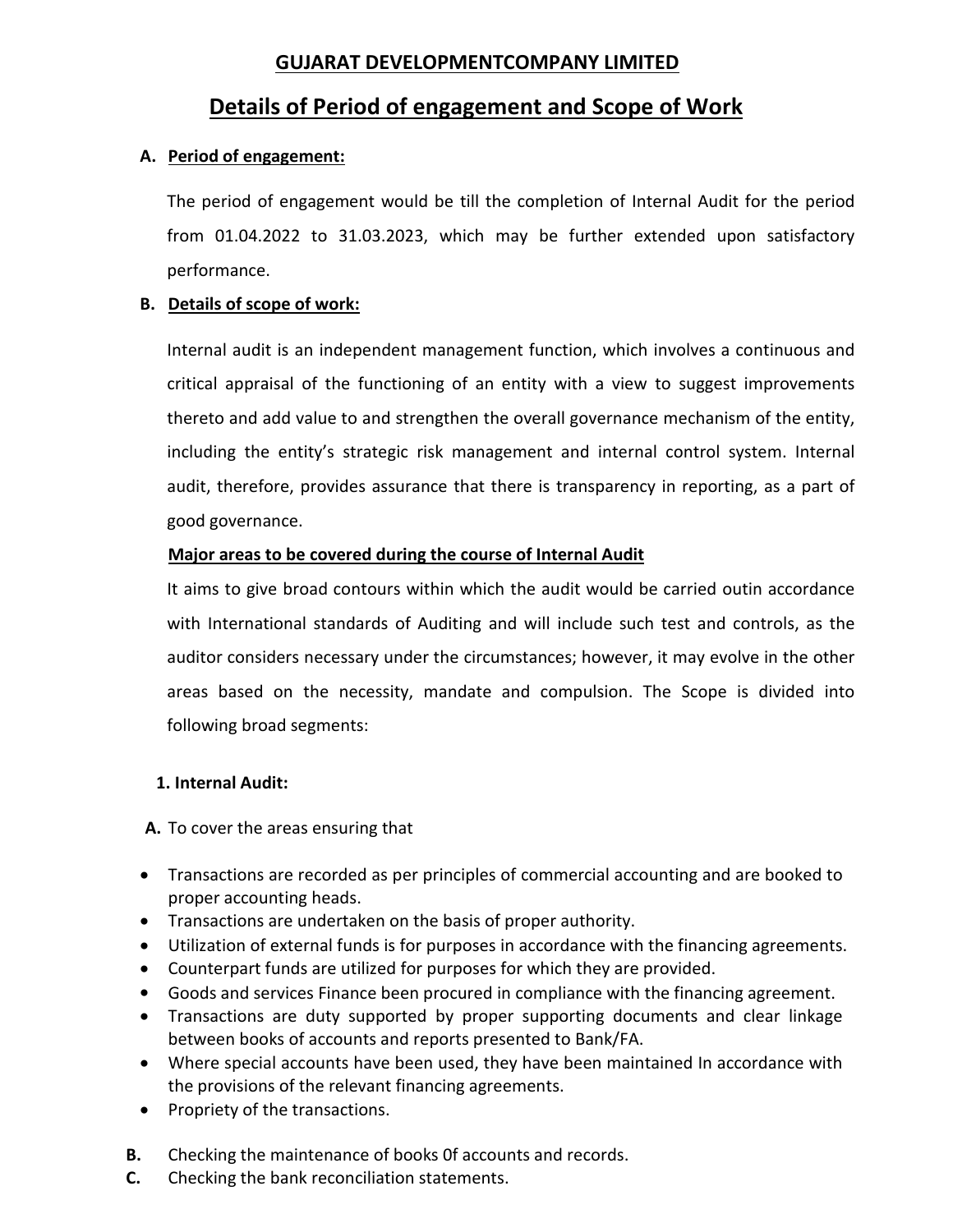- **D.** Checking of components wise, category-wise and account head-wise expenditures.
- **E.** Checking of running bills raised for payment under each projects pertaining of GUDC.
- **F.** Checking of investments, short term deposit etc made by the authority from time to time,
- **G.** Checking of compliance of various taxes.
- **H.** Assigning of funds management of the authority.
- **I.** Suggesting revision in forms and formats from time to time.
- **J.** Physical verification of cash on quarterly basis and fixed assets on yearly basis.
- **K.** Pre-Audit

Pre-audit of all referred transactions in order to ensure that payment are made according to the procedures and guidelines laid down by GUDC. Observations are to be communicated to MD and resolved before the final payment.

- **L.** Compliance and related activities:
	- a) Ensure Compliance of Internal Audit Queries from the auditee.
	- b) Co-ordinate, follow up for the Compliances at all the locations
	- c) Checking and verifying the relevant records to ascertain that Compliance to Internal Audit Report is Complete in all respect.
	- d) Investigate into reasons for Non-Compliances submitted by the auditee.
	- e) To verify and comment on Bank Reconciliation Statement complied for different bank accounts.
	- f) Audit of fund utilization and fund flow.
	- g) Checking of claims as per the guidelines prescribed and verifying the claims status report.
- **M.** Other Services:

As and when required by GUDC the Auditory can be called upon to provide any additional services then those stated above for the smooth functioning of the company.

#### **2. Monitoring Mechanisms:**

The selected Auditor will develop monitoring and supervision mechanism to ensure that the assignments are progressing according to schedule. Any slippage, queries, observations or any problems faced in the work areas will be highlighted and reported immediately for necessary corrective action by the Company.

# **3. System Improvement:**

The selected Auditor will report to GUDC any lacuna noticed in the existing procedures and suggest improvement. Any duplication of work noticed or work or unnecessary data noticed will be highlighted and reported to GUDC.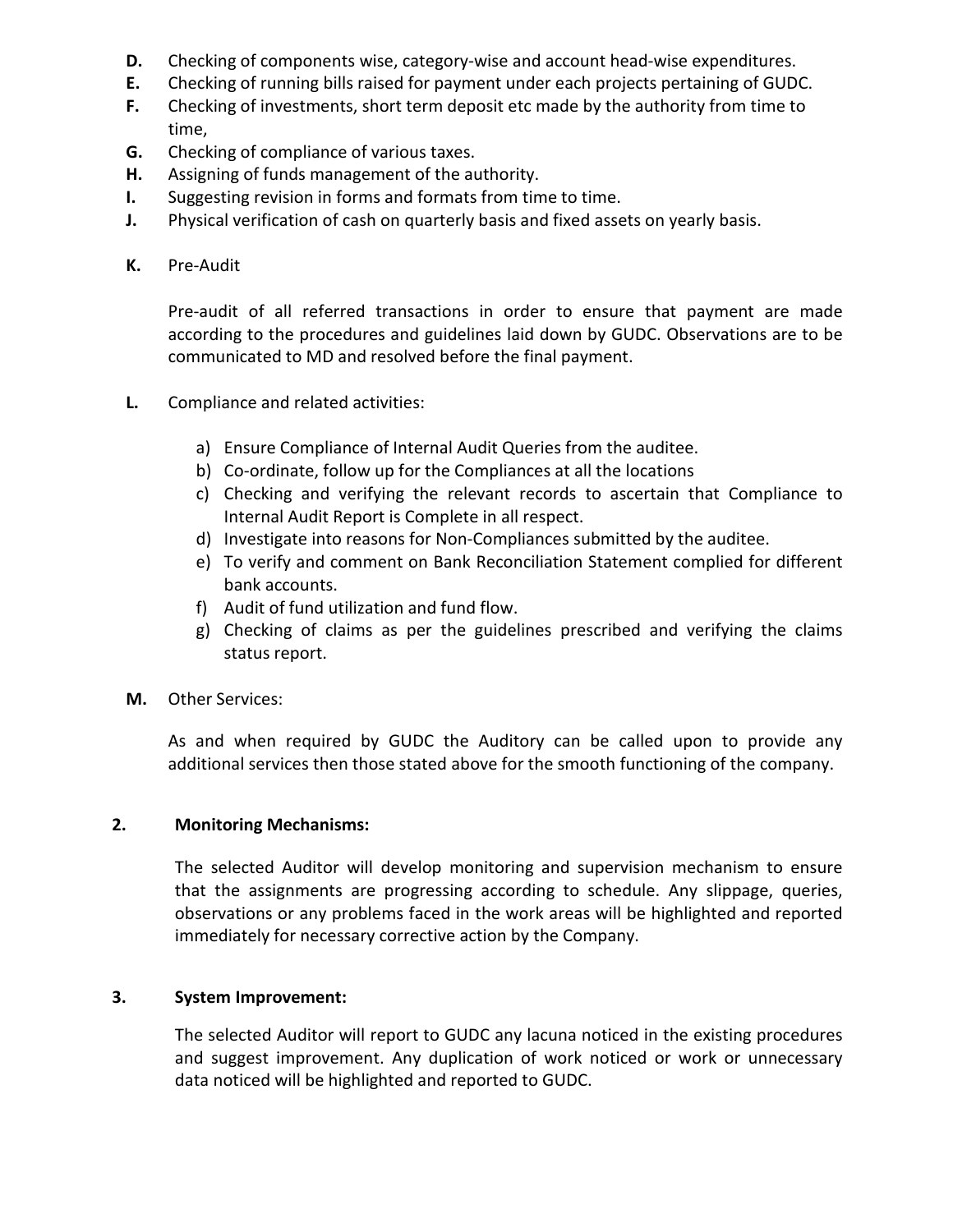#### **4. Liasoning:**

The selected Auditor will liaise with the top management of the GUDC in periodical meetings to review the progress of the work and to ensure requirement of GUDC be fully met.

### **5. Compliance of Guidelines of Funding Agendas**

**6. Corporate Governance.**

#### **7. Income Tax.**

- Compliance of TDS Requirements
- Computation of proper TDS., Filing of Returns,
- Maintenance of proper Records so that Tax auditcan be completed in time &correctly.
- Advance Tax Computation.

#### **8. Statutory Dues Payments & Fillings of Relevant Returns.**

**9. Provide assistance to Prepare Financial Statements.**

#### **10. Provide Assistance during statutory Audit & A G Audit to Comply with accounting Standard.**

#### **11. Internal Control System**

Documenting, examining suggesting Improvement in Internal Control System for all transactions.

#### **12. Claims under ADB, World bank or any funding agencies.**

- Checking & Reconciling with Books of Accounts.
- Maintenance of up to date Records.

#### **13. Data Securities & Timely Back-up**

#### **14. Accounting standards**

Compliance of accounting standards as per Companies Act, Income Tax Act, ICAI or any standard prescribed by any funding agency from time to time.

#### **15. Review of Accounts on quarterly basis.**

#### **16. Pre audit on rear time basis.**

**17.** To comment on compliance with the provisions of companies (Audit &Auditor), Rules 2014 issued by Govt. of India In terms of section 133 of the Companies Act 2013, state Govt. guidelines norms and India accounting standards.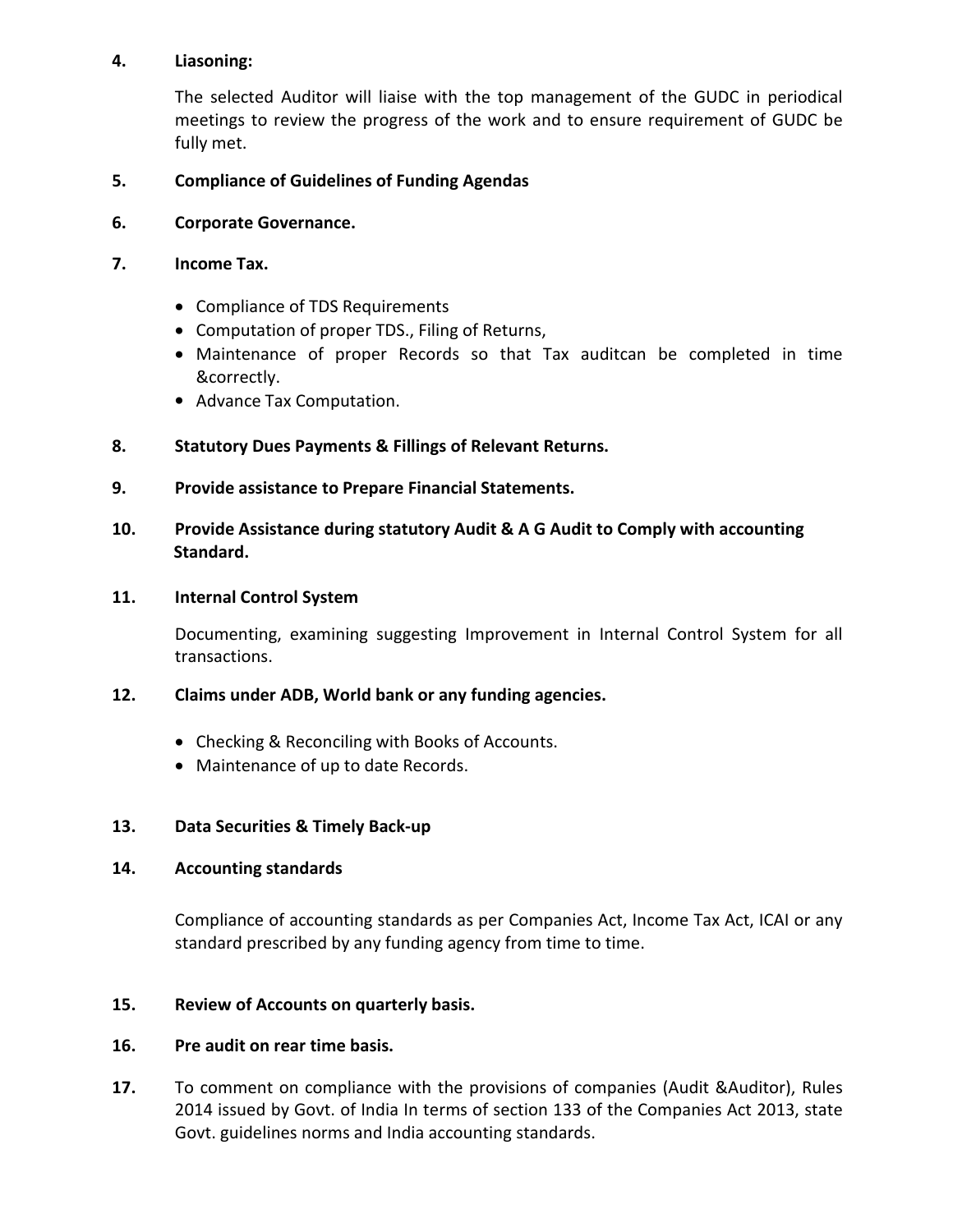- **18.** To help the company in preparation of the statement of Contingent Liabilities biased on various decision pending Court/Tribunal matters at the end of the year.
- **19.** To review and help the management in implement proper accounting procedures and internal check control and computerized systems.
- **20.** Verification of fixed deposit register, checking of interest.
- **21.** To advise on the matter of taxation.
- **22.** To review the implementation of system and procedure lay down in manuals.
- **23.** To give quarter report and suggestions for improvement in the system and report to management on Focus area.
- **24.** To suggest the measures for cost control also increase the revenue of the company.
- **25.** To give executive summary incorporating all points' matters, which are of very important nature and request the important consideration by Audit Committee Finance Committee of Board.

# **26. FINANCIAL BOOKS:**

- Verification of Head Office Cash Book, Bank Book Journal, Vouching of Imprest Cash Books of all Regional Offices.
- Scrutiny of General Ledger, staff Advance Registers *i* commenting on loan outstanding entries.
- Verification of cheque Inward Register with receipt issued as well as Pay-In-slip as also advices of Bank regarding the Realization of cheques.
- Verification of Bank Reconciliation Statement comment on long outstanding entries.
- Verification of cash, cheques on hand etc. on quarter basis and as on 31st March.
- Verification of all computer vouchers and sheets ensure correct coding and accounting head.
- Scrutiny of general ledger and Verification of Profit loss; account and Balance sheet and other Schedules.
- Verification of Salary, P.F., .I.T., Prof. Tax., TDS I etc. and verification of submission of various return to the competent authority in time
- To see that all the statutory liabilities are paid time and statutory compliance forfi1ing of various returns in time.

# **27. RESOURCES:**

- Calculation of Interest on Fixed Deposits with GSFS & Banks.
- To verify filing of various returns and other Compliance required under Companies Act, Income Tax Act.

# **28. INTERNAL AUDIT OF BOOKS OF ACCOUNTS:**

Checking of daily cash, bank and expense journal transactions to ensure: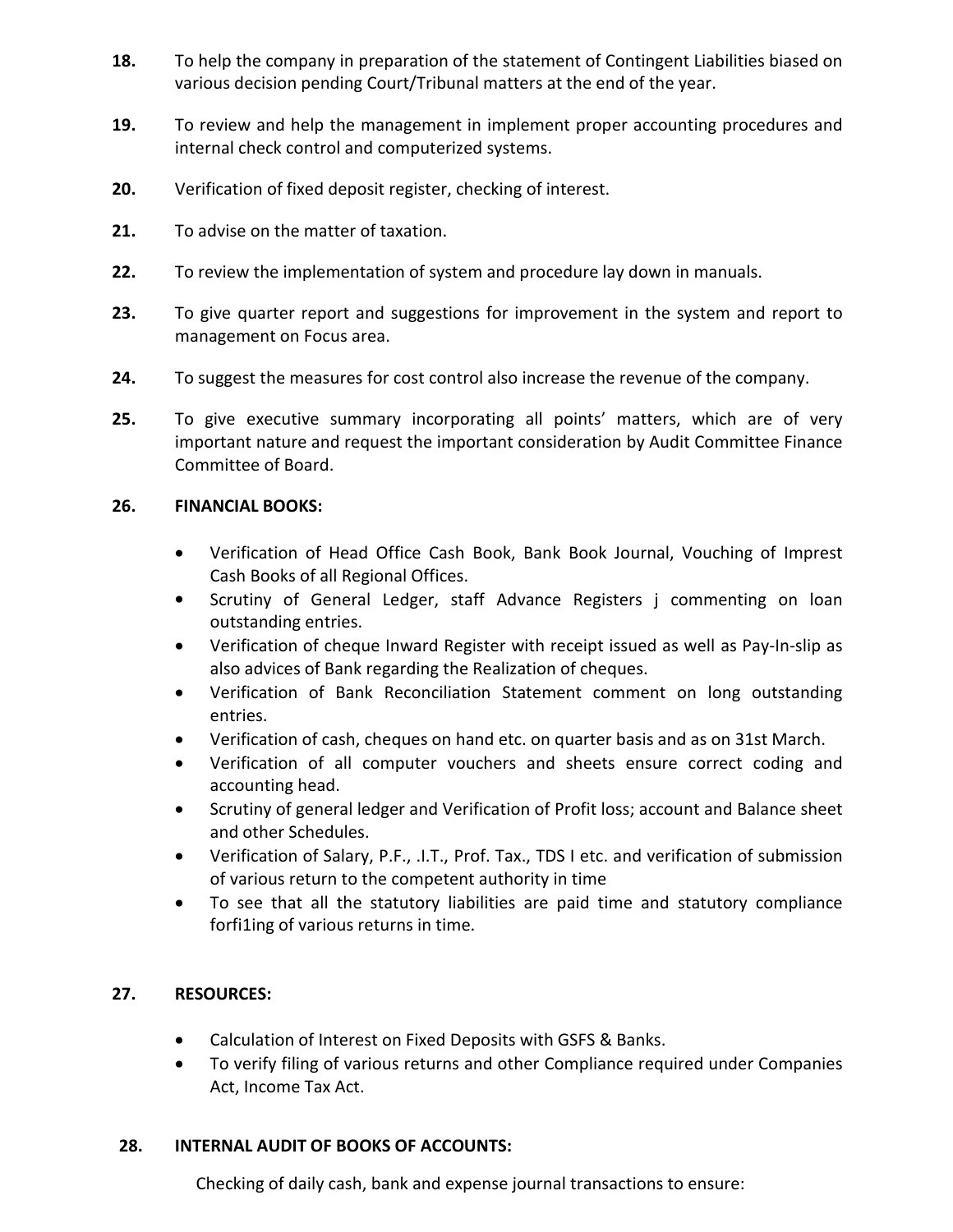- Transactions are recorded in principles of commercial accounting and are booked to proper accounting heads.
- Transactions are undertaken on the basis of proper authority.
- Transactions are duly supported by proper supporting documents.
- Checking the maintenance of books of accounts and records.
- Checking the bank reconciliation statements.
- Checking Of investments, short-term deposits etc, made by the authority from time to time.
- Checking of components wise, category-wise and account head-wise expenditures.
- Checking of various MIS reports generated along with statements and information submitted to various authorities.
- Checking of various contracts awarded under each project.
- Checking of running bills rose for payment under each project.
- Checking of compliance of various taxes.
- Checking of budgetary control report on half yearly basis.
- Assigning of funds management of the authority.
- Suggesting revision in forms and formats from time to time.

#### **29. Taxation:**

- a) Tax auditing.
- b) E-filling of IT return
- c) Return filling work.
- d) GST Act provisions
- e) To ensure maintenance of proper records so that filling of periodical returns, Advance Tax computation and statutory dues payment.

# **30. Any other areas suggested by the authorities from time to time**

**Note:** - The details above are not to restrict the Scope of Internal Auditors but are only to meet with the minimum specific requirements for the internal control of company.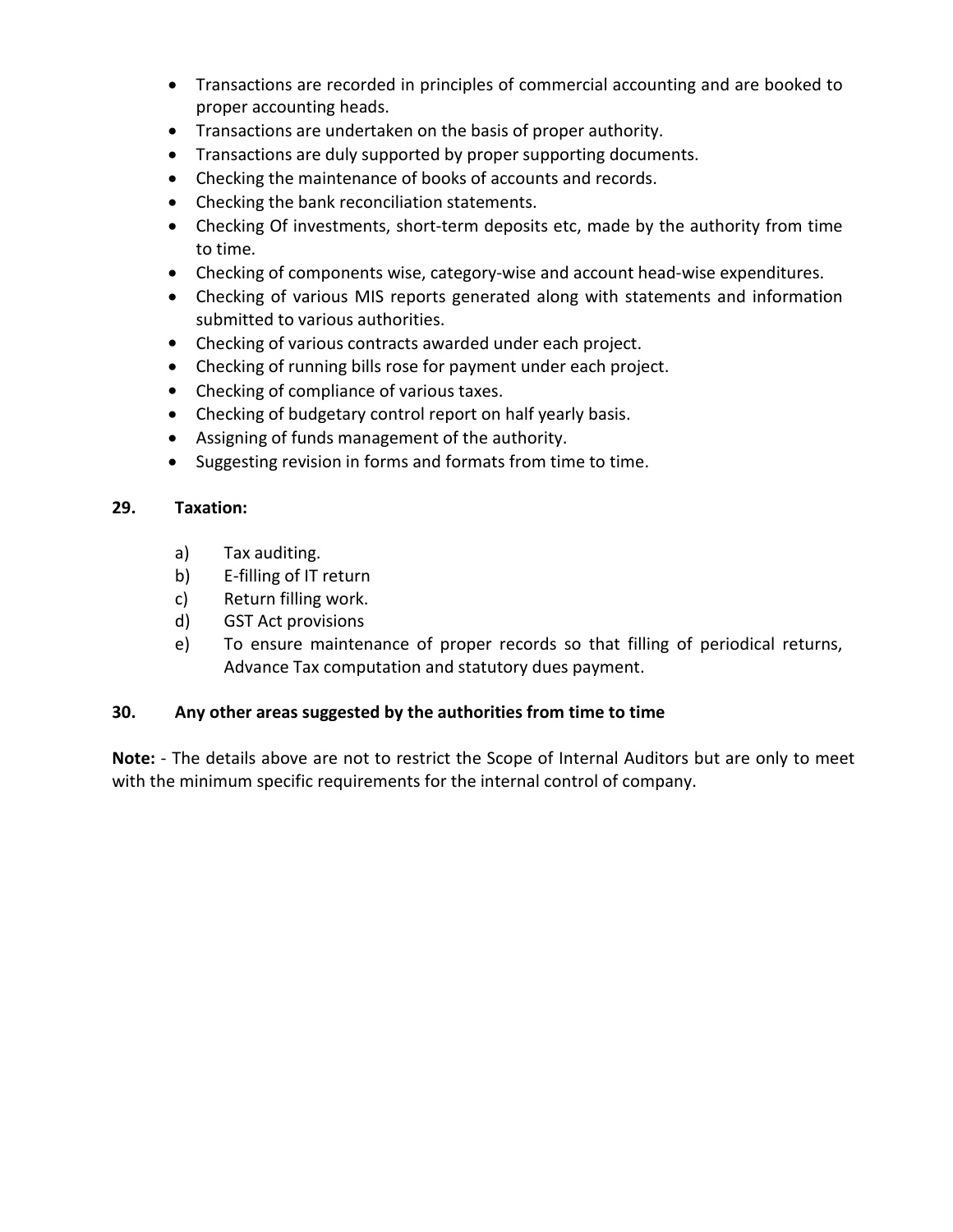| <b>ACTIVITES</b>                              | <b>TIME FRAME</b>                                   |
|-----------------------------------------------|-----------------------------------------------------|
| A. Deployment of staff at the field           | A. Ongoing activity                                 |
| level for carrying out Internal Audit.        |                                                     |
| <b>B.</b> Preparing and submitting the issues | B. Quarterly before 10th of the next                |
| report comments/compliance                    | month.                                              |
| C. Previewing the comments received           | Quarterly before 20 <sup>th</sup> of the next<br>C. |
| and finalizing the Quarterly Report.          | month from the end of quarter.                      |
| D. Physical Verification on Cash and          | D. Quarterly/Yearly.                                |
| Fixed Assets on Yearly Basis.                 |                                                     |
| Pre-Audit<br>of<br>various<br>E.<br>payment   | Concurrently.<br>E.                                 |
| transaction and communication of              |                                                     |
| deficiencies in documents at the              |                                                     |
| appropriate level.                            |                                                     |
| F. Secure compliance of internal Audit        | F. Consequently.                                    |
| Reports from the auditee and verify           |                                                     |
| compliance implemented.                       |                                                     |
| G. Investigated and report the reasons        | G. As and when required.                            |
| for non- compliance given by the              |                                                     |
| concerned authorities.                        |                                                     |
| H. Any additional services required by        | H. As and when required.                            |
| GUDC Ltd.                                     |                                                     |

| <b>DELIVERABLES</b>                           | <b>TIME FRAME</b>                  |
|-----------------------------------------------|------------------------------------|
| <b>Quarterly reports</b><br>1.                | Within 21 days from the end of the |
|                                               | Quarter.                           |
| 2. Monthly Query list                         | Within 07 days from the end of the |
|                                               | Month.                             |
| <b>3.</b> Audit Status Report                 | On Quarterly basis.                |
| of<br>regarding<br><b>Status</b><br>4. Report | Within 15 days from the end of the |
| Compliance                                    | Quarter.                           |
| 5. Pre-Audit observation                      | Within 7 days from the end of the  |
|                                               | Previous Month.                    |